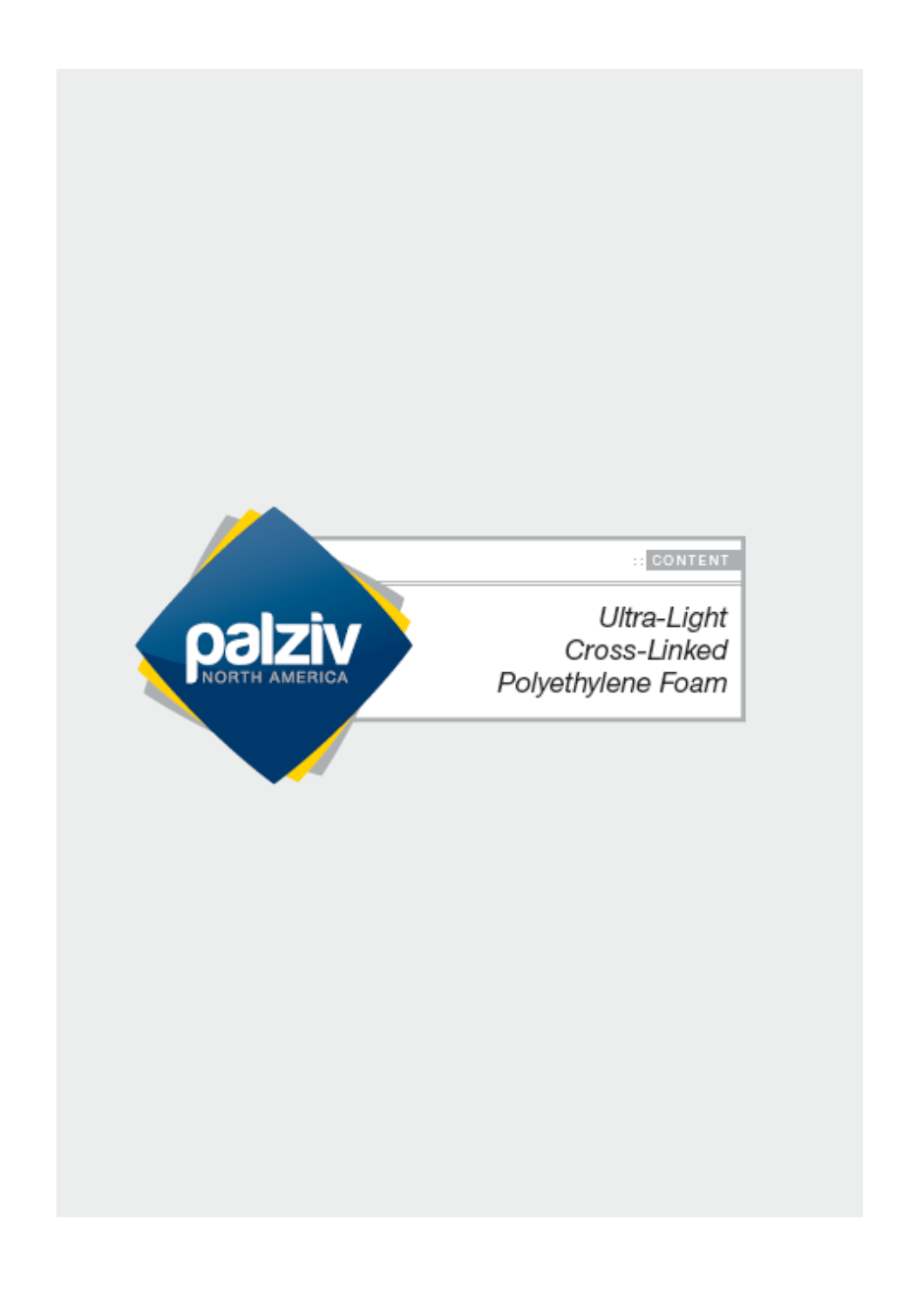Cross-linked Polyethylene (XLPE) Foams are used in many applications. From sports and leisure to building and construction as well as automotive and packaging, just to name a few.

The closed cell nature of the foams, coupled with the chemical resistance allows the materials to be used under harsh conditions in both a gasket/sealing applications and as insulation material.

In insulation applications where stress is not relevant (such as in air conditioning units/ducts and piping), very low density foams can be particularly beneficial. As the foam density goes down, thermal insulation goes up (i.e. conductivity goes down). This allows for thinner insulation layers. Thinner insulation layers and lower density foam also leads to a lower cost.

The graphs below show heat loss vs. insulation thickness and Density vs. Thermal conductivity.



The Inversely Proportional relationship of Heat loss vs. Insulation thickness.

The (almost) linear relationship of Foam Density (kg/m3) vs. Thermal Conductivity.

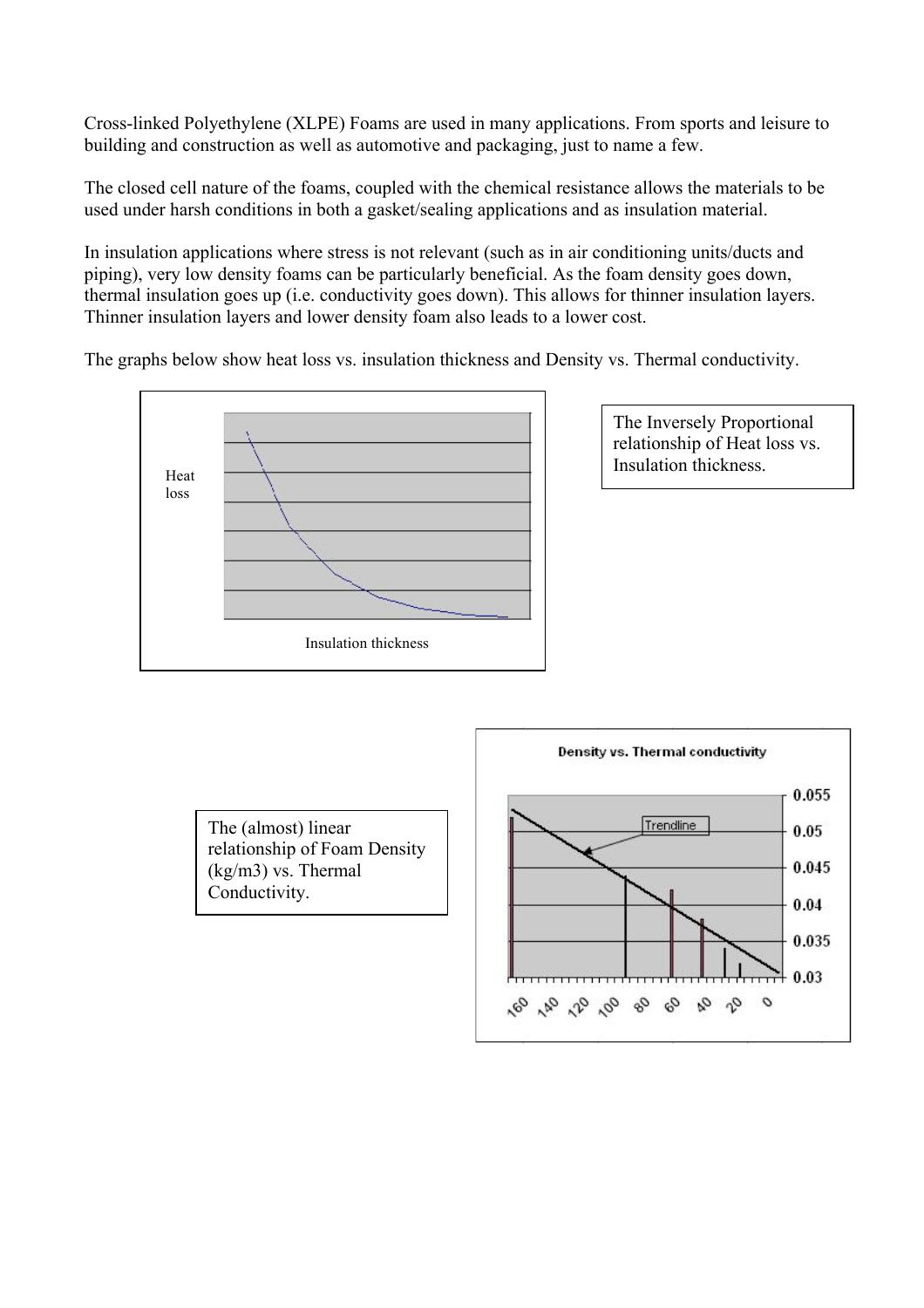## **A New Development**

Up until recently, manufacturers of Cross-linked polyethylene foam( blown using a Chemical Blowing Agent) used in insulation applications, have not managed to make a stable, ultra low density foam (of  $20\text{kg/m}^3$ /1.25PCF or less). Palziv's Fuzion Roll technology has allowed this situation to be remedied with a range of Ultra-light foams.

Not only will lower conductivity values now be available, but a lower cost and the ability to attain thinner insulation thicknesses.

Due to the extremely low density values, the lack of polymer material leads to quite weak foams. This in turn means that structural and heavy stress applications (such as underneath concrete floors) are not suitable for the Ultralight range. In non-stress thermal insulation situations (such as Air conditioning duct insulation or pipe insulation), this material is an excellent replacement for XLPE foams that have previously been used (of higher densities).

F1.25 and F1.1 General Purpose light foam  $(20\text{kg/m}^3 \text{ and } 18\text{kg/m}^3)$ (1.25PCF and 1.1PCF)



Another interesting observation is with regards to the Fire Retardant performance of the Ultra-light materials. Due to the Ultra low density, the smaller amount of Polymer mass achieves low drip/self extinguishing/low smoke properties that can outperform more expensive, greater filled, higher density Fire Retardant foams. This allows the customer to benefit in almost every aspect.



F 1.1FRIZ "Deca- DBE-Free" Fire retardant foams for pipe and Air conditioning duct insulation  $(18kg/m^3/1.1PCF)$ Classified as UL94 HF-1 and (GA20FRF) ASTM E84 25/50